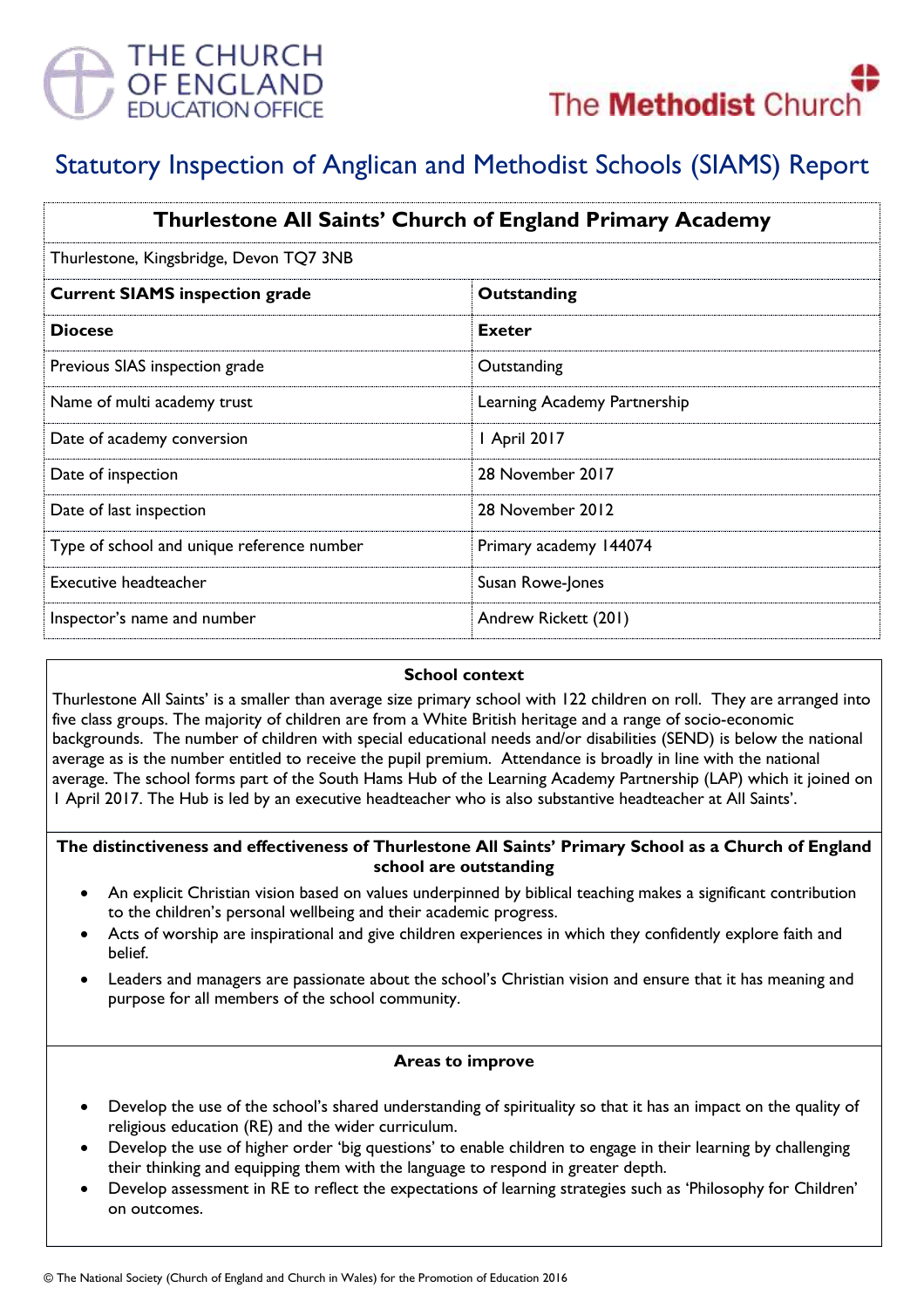#### **The school, through its distinctive Christian character, is outstanding at meeting the needs of all learners**

The school's values lie at the heart of how they, as a community coming together, empower children to aspire to excellence in their learning. At the root of these values is an understanding that education is concerned with transforming children's lives. This is based on a biblical interpretation of living life in all its fullness and securely places the vision within a Christian context. The school is outstanding because of the extent to which its vision and accompanying ethos make a significant impact on the children's personal development and the progress they make in their learning. Children are fully aware of the six core values and articulate how they reflect the school's distinctive Christian ethos. They speak of friendship and fairness in terms of values that Jesus taught through the stories He told. They explain how endurance helps them to be resilient in their learning and relationships. The school, which is situated close to the sea, uses the image of values as seagulls soaring to reflect the school's vision for children to aspire to excellence. Children understand what this means and how it is lived out in the life of the school and use a shared language to articulate it. The ethos manifests itself in the classroom through teaching and learning that allows children to learn from mistakes, to take risks and grow in confidence to accept challenge. Children make progress in their learning to achieve outcomes that are at least in line with national averages. Children with SEND and those who receive pupil premium funding make better than expected progress with many now achieving at the same level as other children. The school has worked hard to develop its understanding of spirituality and has agreed a shared definition that explores self, others, the world and the beyond through a framework based on reflection through Windows, Mirrors and Doors. This is becoming established in subjects such as religious education (RE) where it enhances the quality of learning by giving children the opportunity to think about big questions in greater depth. The use of these questions across the wider curriculum is still developing, as is the language children are acquiring to support them explain their thoughts and ideas in greater depth. However, when these opportunities occur, they make an excellent contribution to the children's moral and social development. Children have a powerful awareness of the need to show respect and dignity to others regardless of who they are. This is reflected in the excellent quality of relationships throughout the school community. Parents speak of the warmth of the welcome they receive from the moment they walk into the school reception area and talk with admiration of the commitment from teachers for the welfare of their children. Children say that they are safe in school and know that adults are there to look after them. The school is aware of the need to keep reminding children that modern Britain is a diverse country where differences are celebrated. The school is vigilant in looking for opportunities where children can be given first hand experiences for this to be explored.

# **The impact of collective worship on the school community is outstanding**

Acts of worship at Thurlestone All Saints' are regarded by children and adults as a special time in the school day and one that gives them opportunities to express the school's distinctive Christian ethos. Whether children themselves have a personal faith or not, they agree that collective worship is special because it 'isn't like other times in the school day'. They appreciate and value this difference saying that it gives them time to be still and reflect on 'things that are important'. Improvements in planning and structure since the previous inspection has given collective worship greater purpose with more clearly identified themes giving messages a clearer direction. Themes are based on biblical stories that help children understand the school's core values and this is supplemented by resources such as 'Roots and Fruits' which add a further dimension to the children's appreciation of how values impact on their lives. For instance, children deepen their understanding of their own core values through aspects such as trust or forgiveness. Acts of worship are distinctively Christian and provide good opportunities for children to develop their understanding of Anglican tradition. Young children, for example, explain how the lighting of a candle represents Jesus as 'the light of the world' and that it helps them reflect when they are still or praying. There are many opportunities to pray in the life of the school and children have an excellent grasp of the meaning and purpose of prayer. They know that prayers can ask God for help for others and themselves, to say thank you or sorry. Older children have the maturity to explore whether prayers will always be answered but are adamant that God listens to everyone's prayers whether they have a faith or not because 'He created us all as equals'. Younger children explain with confidence that they pray to God by sending Him messages to say thank you for the world and the things in it. They are developing their understanding that prayers help in life and some show maturity when explaining how prayer can give courage when times are hard. Older children know that prayers are not used to test God or ask for material things. Like younger children, they say that prayers can bring hope when times are tough. Children have a very mature appreciation of the nature of the Trinity and its complexity. They confidently talk about God as Father and Jesus as the Son. Older children are beginning to use their appreciation of the nature of the Trinity to help them explain God. The establishment of an ethos team has given children greater opportunities to be involved in evaluating collective worship and the wider Christian ethos. The Local Ethos and Communication Group similarly carry out regular observations of worship as well as learning walks and these give them an insight into the school's strengths.